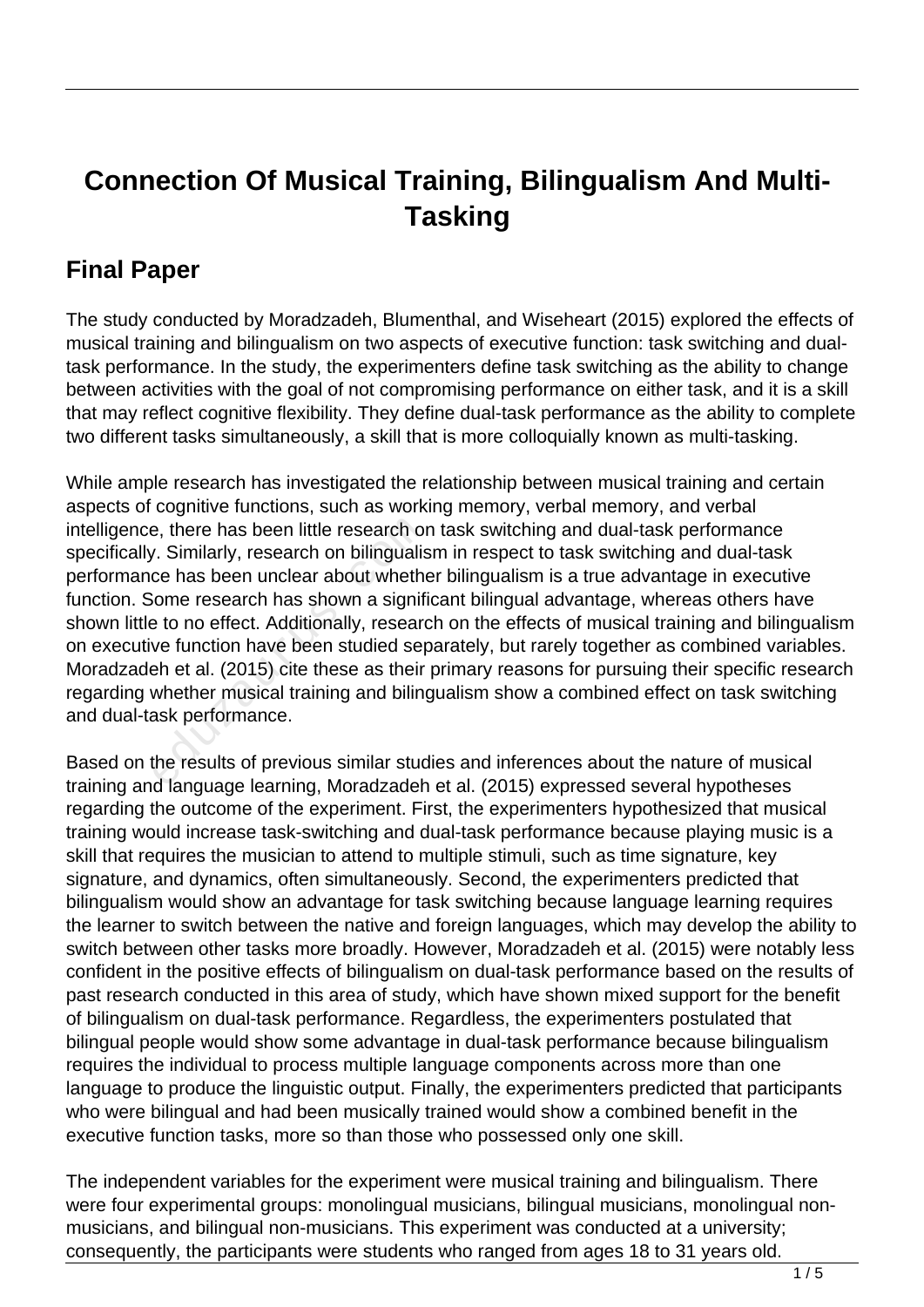Participants assessed their bilingual expertise on a five-point scale based on fluency. Musicians also assessed their musical ability based on years of training, theory training, ear training, and sight-reading ability. Additionally, the experimenters ensured that the data accounted for differences in socioeconomic status and age.

There were two dependent variables in the experiment: task switching and dual-task performance, which were measured by performance on the Quantity/Identity task, Krantz paradigm, and dual n-back task. Task switching was measured by the Quantity/Identity task, which contained three parts. In the first part of the task, participants were shown numbers on a screen and were instructed to indicate how many numbers were presented. For example, if the stimuli showed "111", then the subject would be expected to respond "3". In the second part of the task, subjects were shown sets of numbers again, but were asked instead to indicate the identity of the numbers. For instance, given the previous stimuli, the subject would be expected to respond "1". In the third part of the task, the subjects were required to switch between the two previously described tasks every third trial. The experimenters measured reaction time in relation to global and local switch costs. Global switch cost refers to the reaction time in response to tasks of the same kind (e.g. consecutive quantity tasks), while local switch costs refers to the reaction time after switching between quantity and identity trials. The experimenters chose to use the Quantity/Identity task to measure task switching because the participants were required to switch between indicating the quantity and identity of the given stimuli.

Dual-task performance was measured by the Krantz paradigm and dual n-back task. In the Krantz paradigm, subjects were asked to track a moving dot with a target box that they controlled with a mouse. Simultaneously, they attended to flashing letters in the middle of the screen and clicked the mouse when they saw the letter "X". The Krantz paradigm is an effective measure for dual-task performance because the subjects are tested on their ability to attend to two activities at the same time. ie reaction time after switching be<br>se the Quantity/Identity task to me<br>i switch between indicating the qu<br>performance was measured by the<br>adigm, subjects were asked to tra<br>with a mouse. Simultaneously, the<br>d clicked the m

Originally, the experiment only included the Quantity/Identity task and the Krantz paradigm; however the experimenters contacted participants a year after the initial testing to complete additional tasks, including the dual n-back task. The dual n-back task tested dual-task performance like the Krantz paradigm, and it consisted of three parts. In the first part, participants were asked to press a button labeled "A" whenever they saw a blue square appear in the same position two times in a row. Then, the participants heard letters being played through speakers and were instructed to press "L" whenever the same letter was repeated twice in a row. After completing both tasks separately, they were asked to perform them simultaneously. This first segment, in which the target stimulus was repeated immediately an identical stimulus, is called a 1-back section. After the 1-back section, the participants repeated the same procedures, but instead were asked to press the correct letter ("A" or "L") when the target stimulus was the same as the stimulus two before (2-back) instead of immediately repeated, as in the 1-back section. The dual n-back task measures dual-task performance because participants attend to stimuli across visual and auditory modalities - first trained separately, then performed simultaneously. Additionally, adjusting the "n" from 1-back to 2-back was an additional challenge that tested participants' ability to manage multiple tasks.

The data collected from the Quantity/Identity task suggested that musicians responded faster overall, but they took just as long as non-musicians when responding after a switch between trial types. For instance, musicians' performance within quantity and identity trials was improved; however, their performance when switching between quantity and identity trials was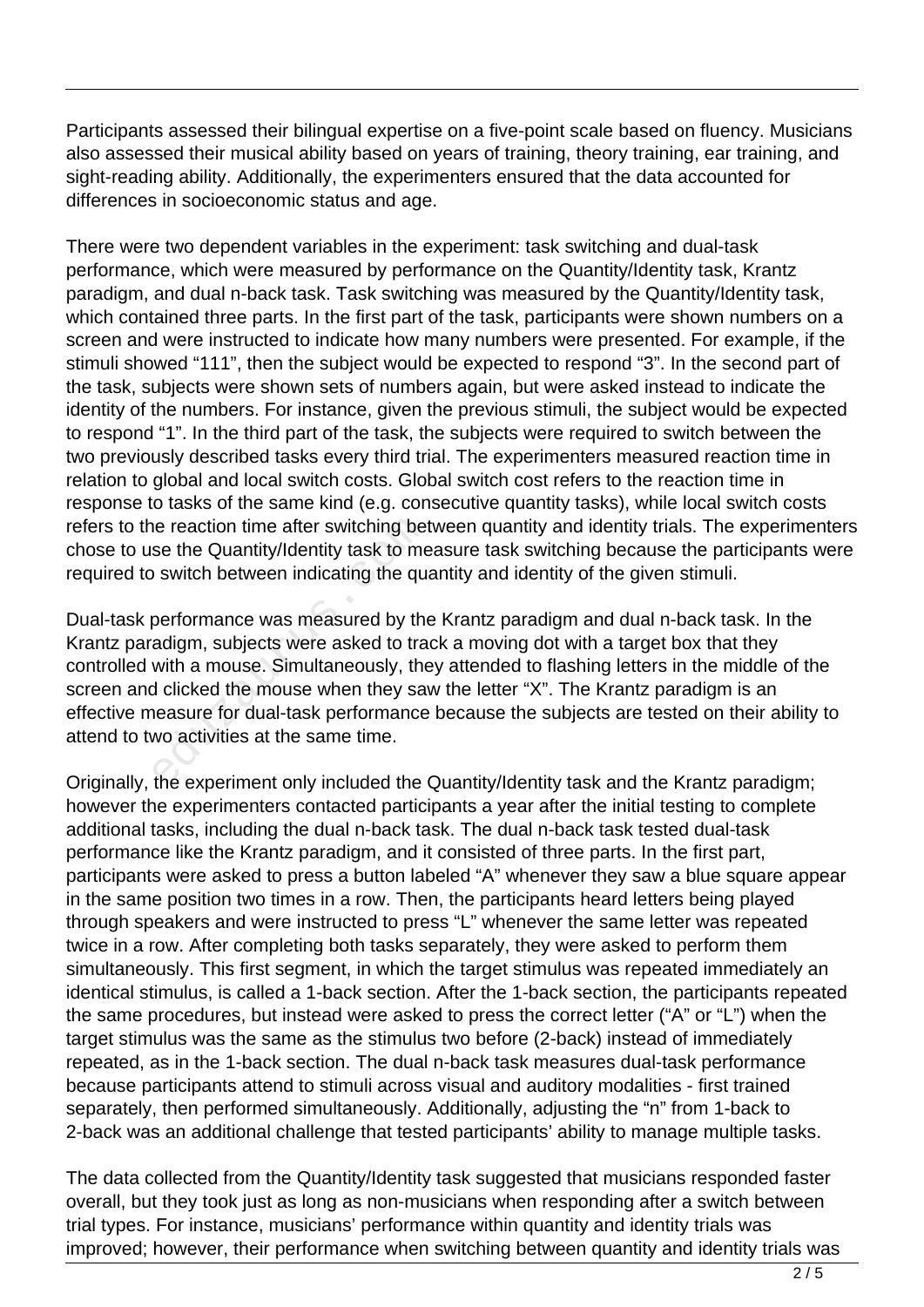comparable to that of non-musicians. This indicated that the musicians displayed an improved global switch cost, but not necessarily a local switch cost. Interestingly, there was no significant advantage of bilingualism for global or local switch trials.

When analyzing the data from the Krantz paradigm, the experimenters generated quantified scores based on reaction time and accuracy of the participants' responses. The data suggested that musicians outperformed non-musicians based on the average dual-task score; however, similar to the data from the Quantity/Identity task, there was no observed benefit of bilingualism or the combined effect of musical training and bilingualism.

For the dual n-back task, all participants demonstrated better accuracy on 1-back than 2-back tasks, most likely because the 1-back condition required a lesser memory load. Similar to the findings suggested by the Quantity/Identity task and Krantz paradigm, musicians demonstrated better performance than non-musicians. Interestingly, monolingual participants achieved slightly higher accuracy than bilingual participants. It is important to note that no task is a perfect representation of a singular cognitive function. For instance, some may argue that the dual nback task does not only test dual-task performance, but also task switching, visual and auditory memory, and a number of other cognitive processes. Perhaps the inherent differences between the Krantz paradigm and the dual n-back task contributed to the differences in results. Additionally, not all of the participants returned to partake in the dual n-back task, so the difference in participant pool may be a contributing factor.

The results supported some parts of the experimenters' hypotheses, but not all. Long-term musical training is associated with increased ability in task switching and dual-task performance, as supported by better overall performance on the Quantity/Identity task, Krantz paradigm, and dual n-back task. The experimenters hoped to see a bilingual advantage in cognitive functions; however, bilingualism showed little to no effect in any of the tasks administered. Because bilingualism did not have any observed effect on the executive function tasks, there was no additive advantage of having both musical training and bilingualism. ind a number of other cognitive proparadigm and the dual n-back tas<br>y, not all of the participants return<br>in participant pool may be a contri<br>is supported some parts of the exp<br>aining is associated with increased<br>ed by bet

The Quantity/Identity task, Krantz paradigm, and dual n-back task shed light on the nature of cognitive functions in regard to musical talent; however the experiment failed to show any advantage of bilingualism in regard to the executive functions of task switching and dual-task performance. The data suggested that participants with musical talent generally outperformed those with no musical training and bilinguals (though the difference was not as marginal as when tested against non-musicians). An important question arises: why do people with talent in two languages fail to show improved performance on these cognitive function tasks when language learning presumably requires frequent practice in task-switching and dual task processing? In the following experiment proposal we hope to explore potential solutions to this question and provide insight and possible hypotheses for the outcome.

The experimenters' discussion of the results lacked critical explanation for the unexpected nonadvantage of bilingualism. Although there was some discussion about the importance of the level of bilingualism each participant had achieved, there was none regarding the importance of the developmental stage during which bilingual participants achieved fluency in their second language. Throughout the field of cognitive science, and psychology more broadly, it is known that there exists a critical time period during childhood for optimal language learning. People who learn a foreign language in childhood achieve fluency much more quickly and easily than adults or teenagers who learn a foreign language because. Perhaps there is significance in the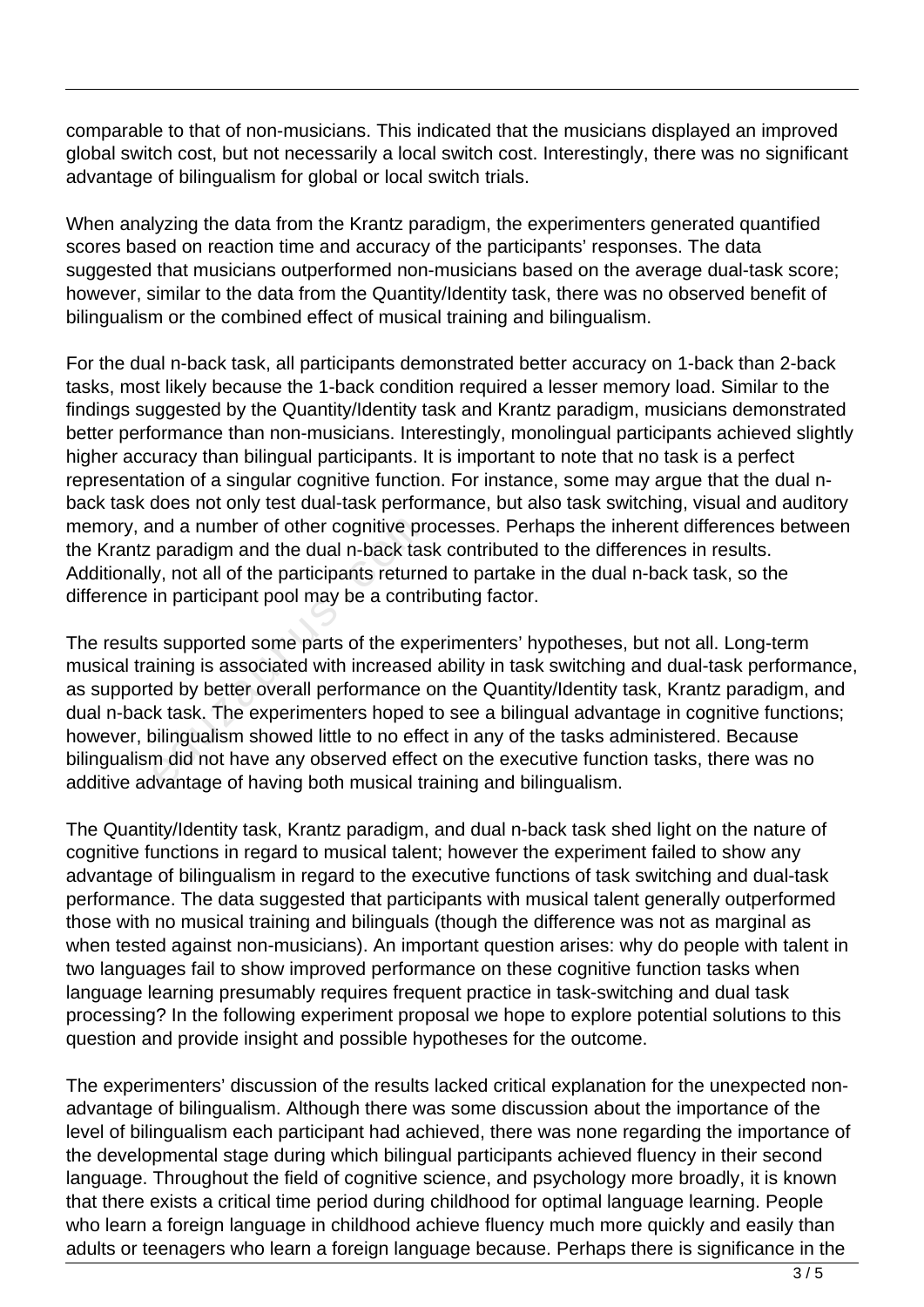nature of the second language learning that may show a difference in executive functions. Whether the bilingual participants learned the two languages concurrently or sequentially may be a critical factor that informs their task switching and dual-task abilities, more specifically than the broad label of "bilingual".

Therefore, it may be of interest for the experimenters to implement a modified version of the experiment that accounts for the variation within bilingualism, which may be relevant to task switching and dual-task performance. This modified version should investigate whether there is a difference in task switching and dual-task performance ability between bilingual people who learn the two languages together from a young age and those who learn one native language and adopt a second language later in development. There would be two experimental groups and one control group: concurrent bilinguals who learned the languages together, sequential bilinguals who learned them separately, and monolinguals. For the purposes of this experiment, we will define concurrent bilinguals as those who were exposed to both languages with near equal frequency during the critical language period. Sequential bilinguals will be defined as those who learn one native language when they first learn how to talk and adopt foreign language skills later on. Because this is a modification of the Moradzadeh et al. (2015) study, the same procedures and materials as the original experiment will be employed. The participants should be tested on the Quantity/Identity task, Krantz paradigm, and dual n-back task. Additionally, for the purpose of consistency, this modified experiment should include participants of the same age range (18-31 years old) as those who partook in the original version.

Because the variation within bilingualism is not often studied, we have not prepared formal hypotheses. However, some potential outcomes can be explored about the outcomes of the modified experiment through inferences about the nature of language learning. Perhaps concurrent bilinguals are more well-practiced in task switching and dual-task processing than sequential bilinguals because these skills have been ingrained since they first started learning the two languages together. In line with this idea, sequential bilinguals may show decreased performance in task switching and dual-task performance because they have less experience with bilingualism, which demands these executive function skills. procedures and materials as the o<br>
s should be tested on the Quantity<br>
ionally, for the purpose of consiste<br>
s of the same age range (18-31 ye<br>
ne variation within bilingualism is r<br>
s. However, some potential outco<br>
xperi

However, the opposite conjecture can be supported using different pieces of evidence. Developmental studies have shown that a critical language learning period exists in childhood, so children learn languages significantly more easily than adults. This suggests that children may dedicate fewer attentional resources to the language learning process. If the assumption that practicing cognitive functions improves performance on executive function tasks is accurate, then the more resources spent practicing a skill will improve cognitive function. Since a child does not have to practice a language as frequently or for as long a period of time as someone learning a language as an adolescent or adult, then it is possible that concurrent bilinguals will perform worse on the executive function tasks than sequential bilinguals. If people have a naturally better ability for task switching and dual-task processing in childhood which benefits concurrent bilinguals, then those who learn a foreign language later in life may display better overall task switching and dual-task processing because they are forced to retrain a function that has decayed since childhood.

Yet another potential outcome is that there will be varied performance across the tasks, as in the original experiment by Moradzadeh et al. (2015). In the original study, there was improved performance for musicians on the Quantity/Identity task and Krantz paradigm, but average